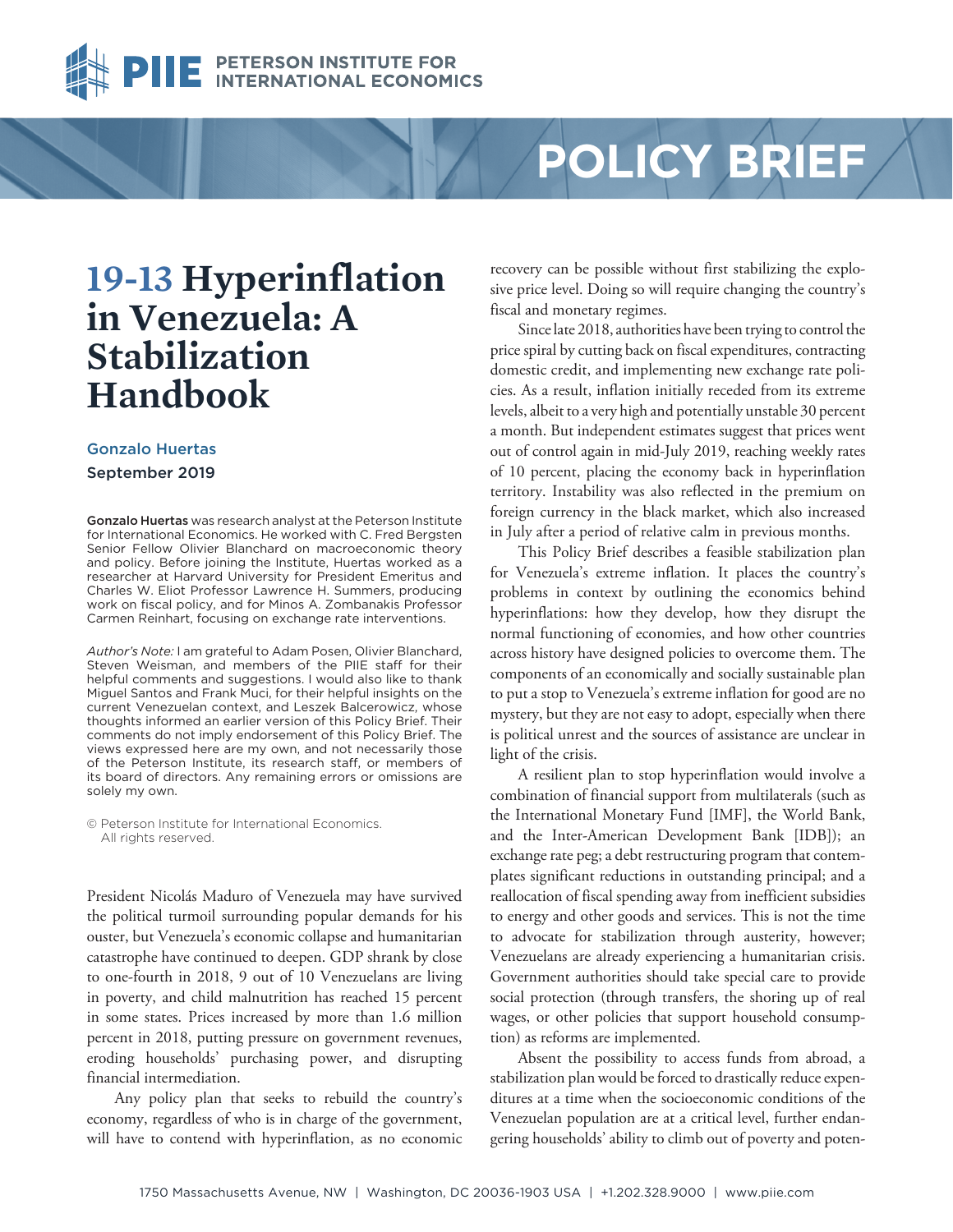tially jeopardizing the political sustainability of the transition program. Historical experience lends support to the notion that foreign assistance can be central to the success of reforms in a hyperinflationary context. Authorities working toward the reconstruction of the Venezuelan economy should therefore ensure the support of the international community when the transition toward stabilization begins.

Many of the reforms will face especially difficult challenges. Adopting an exchange rate peg and defending it with international reserves, which stand at a historical low of \$8 billion, would be complex. Reallocating public spending away from inefficient energy subsidies would test the resilience of an already battered civil society. Policymakers would face urgent issues on all fronts, including unresponsive tax revenues, a very complex debt restructuring, and the looming threat of overvaluation and speculative attacks. But beating extreme inflation is feasible, if authorities commit to credible policies and ensure continuous support from the rest of the world, particularly the G-7.

# **PRESENT SITUATION IN VENEZUELA**

Venezuela entered hyperinflation territory in November 2017, when monthly inflation crossed the 50 percent threshold.1 Today, the economic context coincides with those of other hyperinflationary episodes in history:

- Large fiscal deficits: Although the official budget shortfall is unknown, estimates suggest that the fiscal deficit in 2018 stood at about 15 percent of GDP (CEDICE  $2019$ ). <sup>2</sup>
- *Extreme levels of money creation*: During the past year, the monetary base grew by more than 73,000 percent, driven by the government's spending needs. Figure 1 shows the last behavior of inflation and the monetary base over the last decade. The accelerating price spiral is especially noticeable starting in mid-2017.
- *Collapse in money demand*: Extreme inflation<sup>3</sup> has led Venezuelans to avoid holding real money balances in

their own currency, the *bolívar soberano*, further exacerbating the increase in the price level. At the beginning of 2019, the monetary base expressed in real terms (normalized by the price level) was less than 1/10th what it was in early 2011 (figure 2).

In early 2019, the authorities sought to stabilize inflation through a combination of fiscal, monetary, and exchange rate policies. Expenditures were slashed, the value added tax (VAT) rate was increased, lags in tax collection were shortened from 14 to 7 days, banking reserve ratios were increased, and the central bank removed some controls on access to foreign currency while simultaneously conducting interventions in the foreign exchange market.

The magnitudes of the spending cuts are hard to estimate. Resource allocations published in the official budget are unreliable, as ministries' income is routinely supplemented by discretional "additional credits" from the Treasury that are many times larger than the budget itself, often without disclosure to the public. Nevertheless, the marked reduction in imports, which were less than half their 2015 levels, as well as some tentative reports from local NGOs, suggest that real government expenditures have contracted significantly.

This fiscal consolidation was partially successful: Monthly price increases fell from almost 200 percent in January 2019 to 31 percent in May. But hyperinflation appears to have rekindled since July, and weekly rates have hovered at about 10 percent since then.

In addition to these fiscal measures, over the past year the exchange rate regime was altered in two important ways. First, in August–September 2018, the government partially lifted currency controls, allowing citizens and firms to purchase and sell foreign exchange. It also unified and devalued the exchange rate and introduced a new currency, the *bolívar soberano*, at a rate that essentially matched the informal price. As a result, the black market spread narrowed considerably (figures 3 and 4).4

Second, the government established a fixed exchange rate on January 29, 2019. The new arrangement provided an anchor for prices quoted in *bolívares soberanos* and reined in the explosive price level, with monthly inflation dropping to 30 percent until recently. By April 23, the peg had come

<sup>1.</sup> It is standard in the literature to define the beginning of a hyperinflation as the point when the monthly change in prices is 50 percent or more. A hyperinflationary episode is assumed to have ended a year after the last month in which the inflation rate exceeds 50 percent.

<sup>2.</sup> A budget gap of such magnitude is close to Bolivia's worst during its own hyperinflation in 1984–85. For comparison, during the German hyperinflation the highest annual budget deficit was about 22 percent of net national product, in 1923 (Ferguson and Granville 2000).

<sup>3. &</sup>quot;Extreme inflation" refers to an economic environment in which prices are increasing at a monthly rate of at least 15 percent, whereas "hyperinflation" is used to refer to monthly rates of at least 50 percent. Throughout this Policy Brief,

the two terms are often used interchangeably to describe Venezuela's current condition, since the latter implies the former. For a discussion of both terms and their applications, see Dornbusch, Sturzenegger, and Wolf (1990).

<sup>4.</sup> In figure 3, the nominally high level reached by the end of the period may obscure the significant gap that existed between the official and black market rates in 2018. Black market spreads, as seen in figure 4, may provide a better sense of the relative differences.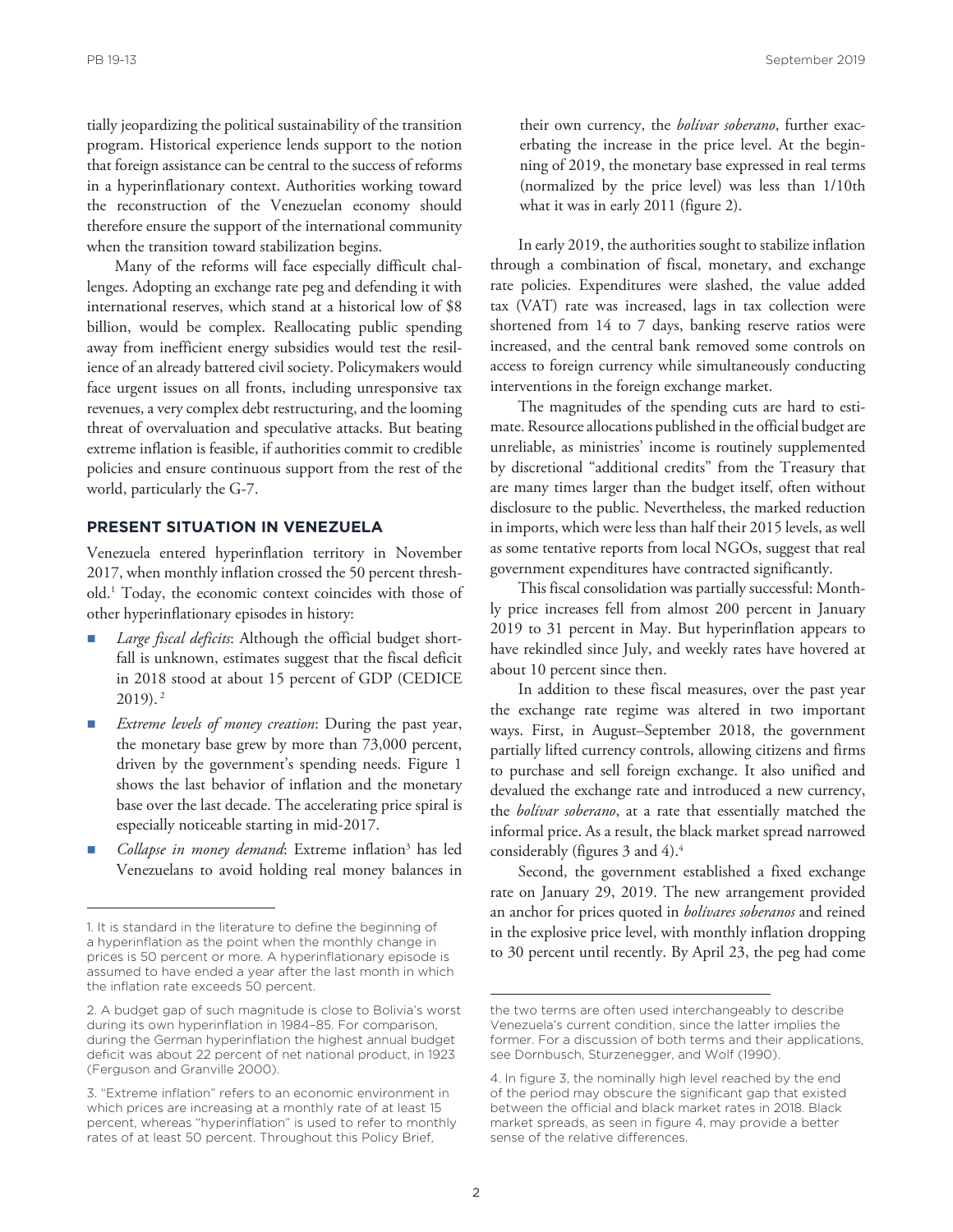

# Figure 1 **Monthly inflation rate and growth rate of monetary base in Venezuela, January 2011–May 2019**

*Sources:* Data from Banco Central de Venezuela (2019a, 2019b) and Asamblea Nacional (2019).



#### Figure 2 **Real monetary base in Venezuela, January 2011–May 2019**

*Sources:* Data from Banco Central de Venezuela (2019a, 2019b) and Asamblea Nacional (2019).

under pressure, leading authorities to devalue the currency by 57 percent. On May 13, the monetary authorities gave up the fixed exchange rate and moved to a less managed scheme, albeit with constant interventions by the central bank.

# **DYNAMICS OF HYPERINFLATION**

Hyperinflations are an entirely different animal from high and moderate inflations. Under normal circumstances, increases in the price level beyond the rate of economic growth are the result of an "overheating" economy, where aggregate demand is increasing above potential output. The labor market tightens, putting upward pressure on wages and leading firms to increase prices. Turkey, where inflation reached an annual rate of 11 percent in 2017, was a textbook example of moderately high inflation caused by an "overheating" economy; Brazil in 2011, when prices increased at an annual rate of 6.5 percent, was also an example of inflation caused by excess demand.

Authorities can prevent the economy from overheating by tightening monetary conditions—that is, raising interest rates—which dampens aggregate demand and brings it back in line with potential output. If they did not "lean against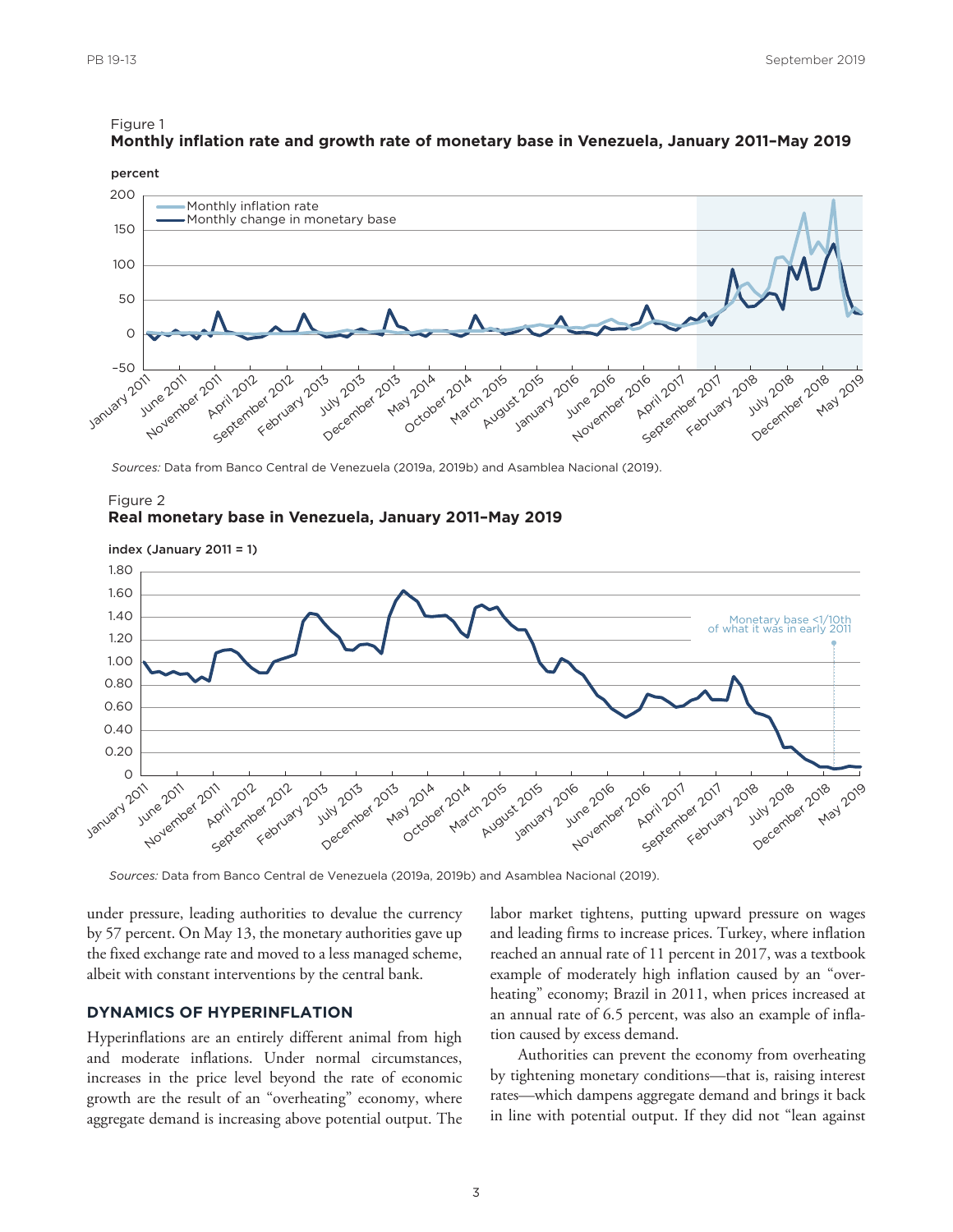

# Figure 3 **Official and black market exchange rates in Venezuela, November 2018–June 2019**

*Sources:* Data from Banco Central de Venezuela (2019c) and DolarToday (2019).

# Figure 4 **Black market exchange rate spread in Venezuela, November 2018–July 2019**



black market spread (percent)

Note: The spread is the percentage difference between official and black market exchange rates. Positive values imply that the black market exchange rate was more expensive (i.e., more *bolívares* were required to purchase a dollar) than the official rate. *Sources:* Data from Banco Central de Venezuela (2019c) and DolarToday (2019).

the wind," inflation would accelerate. Responsible monetary authorities usually run countercyclical policies to cool down the economy when it overheats.

Hyperinflations are different. They develop when governments finance their spending by printing money. This can happen because of sudden fiscal burdens that authorities cannot match with tax revenues (such as war reparations), or may occur gradually, as a result of many years of fiscal mismanagement, as in Venezuela. Economist Thomas Sargent accurately summarized the phenomenon in a letter to a Brazilian finance minister in which he wrote "sustained high inflation is always and everywhere a fiscal phenomenon, in which the central bank is a monetary accomplice" (Sargent 2013).

The hyperinflationary process unfolds in two steps. First, there is an increase in the money supply beyond the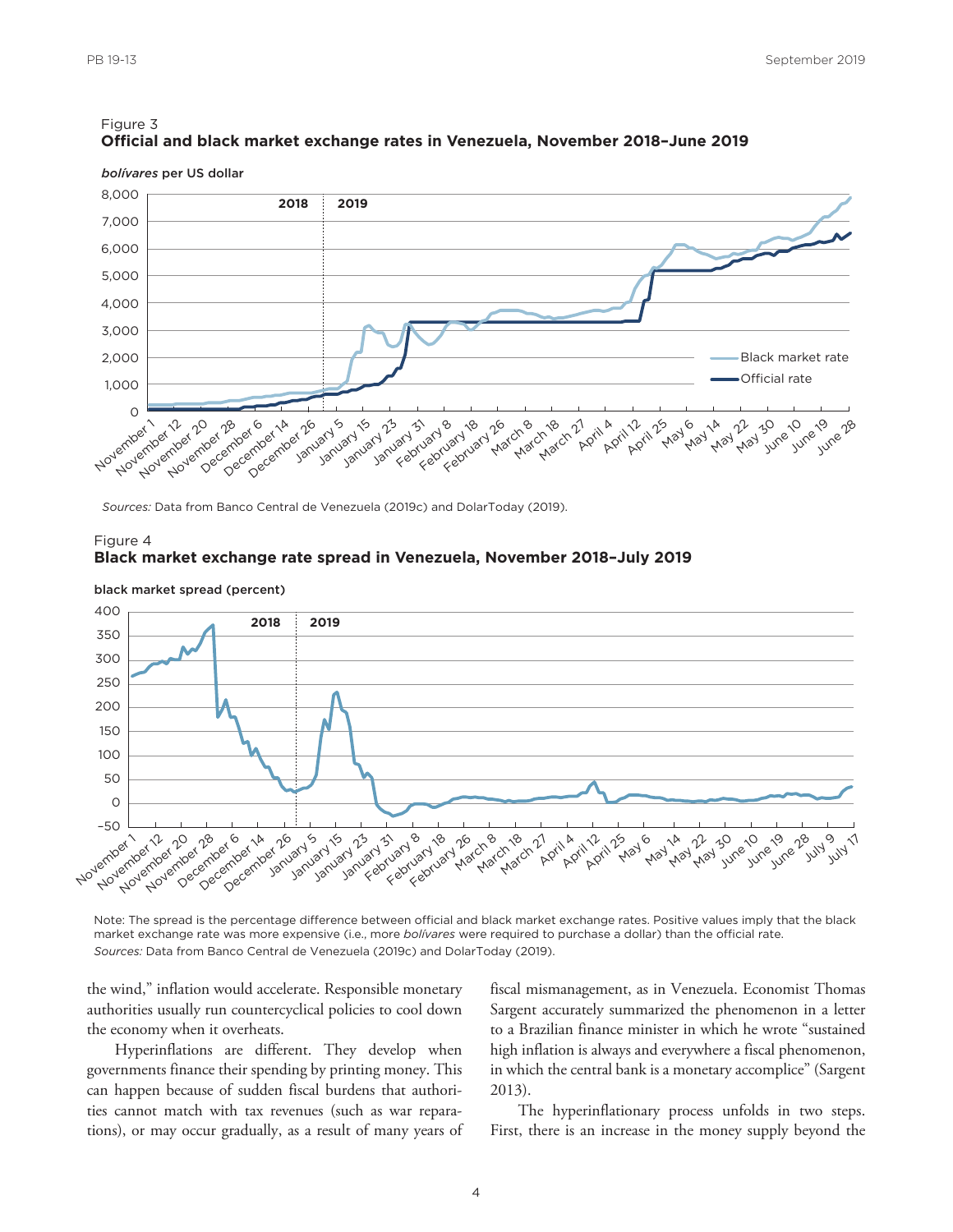PB 19-13 September 2019

amount normally required by the public to conduct transactions: Government authorities spend above and beyond their revenue, making up the difference by issuing bonds absorbed by the central bank, which increases the amount of currency circulating in the economy. This excess spending initially leads to an increase in aggregate demand, which puts upward pressure on the price level as in normal economic conditions.

But if this cycle goes on quarter after quarter, the pricesetting behavior of the public changes. Eventually, people come to foresee the increases in the price level and set their expectations of future inflation based on what values it took in the recent past. When this happens, a given period's inflation carries over to the next independently of aggregate demand. Think of unions deciding what wage level to negotiate for the coming year once inflation is the norm: They build it into their contracts on top of any increase in wages corresponding to real output being above potential. This is step one: unhinged inflation expectations. As the price level increases period after period, the government finds that it needs to print more and more currency in order to finance a given level of spending.

If this process continues unchecked, the money supply grows and inflation accelerates, eroding the purchasing power of the bills in people's pockets. Once this problem becomes serious enough, people begin holding less of their wealth in domestic currency, choosing instead to save in foreign money or use their cash to buy durable goods. The underlying mechanism is that money demand falls, leading to even higher prices for a given level of currency supply in the economy. This is step two.

Meanwhile, the government's budget can worsen rapidly. In the window between the time a tax is set and the time it is collected and spent, extreme inflation erodes the real value of money available to the state (a phenomenon known as the Tanzi effect), increasing the fiscal gap that created the problem in the first place and leaving the government with little choice but to print even more money. A vicious cycle of higher inflation, tumbling tax revenues, and accelerating currency creation soon follows. Over time, the printing press becomes the primary source of government income.

Finally, once levels of inflation become extreme, the public's price-setting behavior undergoes a final shift. Nominal signals are so distorted that much of the pricing in the economy is done using foreign currency as a reference; goods may come to be denominated in domestic prices at whatever rate it would take to buy them in US dollars. In effect, money loses its role as a unit of account.

Surprisingly, governments can live with hyperinflation for quite a few years. Zimbabwe's case lasted from 2007 to 2009, the hyperinflation in Zaire (now the Democratic Republic of the Congo) spanned 1991 to 1994, and Nicaragua's episode ran from 1986 to 1989. That said, there is a time limit: Eventually, decisive reforms need to be undertaken, otherwise the population will either completely switch to transacting in foreign currency or end up forgoing the use of money altogether and taking up bartering.

# **HOW ARE HYPERINFLATIONS STABILIZED?**

To stop hyperinflation, authorities must cease financing the budget through money creation. They must either eliminate the fiscal deficit or pay for it with resources from abroad.

Most successful stabilization plans adopted a middle ground between these two approaches, using different combinations of fiscal adjustment (expenditure reduction, expansion of tax revenues) and financing from abroad (borrowing from international financial institutions or relying on foreign aid). These measures are often complemented with some form of exchange rate management (pegging the domestic currency to some foreign money). Income policies (price controls) tend not to be especially effective in a hyperinflationary environment, although they have played a relevant role in temporarily stabilizing very high inflations, of about 25 percent a month, as was the case in Israel during the 1980s. Each of these components of a stabilization toolkit is explored below.

### **Fiscal Adjustment**

Hyperinflations are caused by governments financing their deficits through money creation. It therefore follows that achieving a credible, balanced budget would prevent further monetary financing. Some of the fiscal gap can be temporarily covered with foreign loans during the early stages of reform, but eventually the government has to balance its books. For this reason, most stabilization plans place a strong focus on fiscal adjustment. Fiscal adjustment measures generally include reduction in the government's current expenses (by cutting public investment, shrinking the number of federal and state employees, or other means); reform of the tax code (creating new taxes and/or widening the existing tax base<sup>5</sup>); a legal limitation on the ability of the central bank to provide financial support for the government and state-owned enterprises (reducing quasi-fiscal deficits); and extensive price liberalization (Coorey et al. 2007).

Two important and interrelated facts often go overlooked in the analysis of hyperinflations. First, much fiscal rebalancing is often achieved through the recovery of govern-

<sup>5.</sup> There are sources of income for the state other than taxation. Privatization is a prominent example. Because of the large role played by taxes in the budget balance, however, and in order to keep this characterization as general as possible, I focus primarily on the effects of tax levies.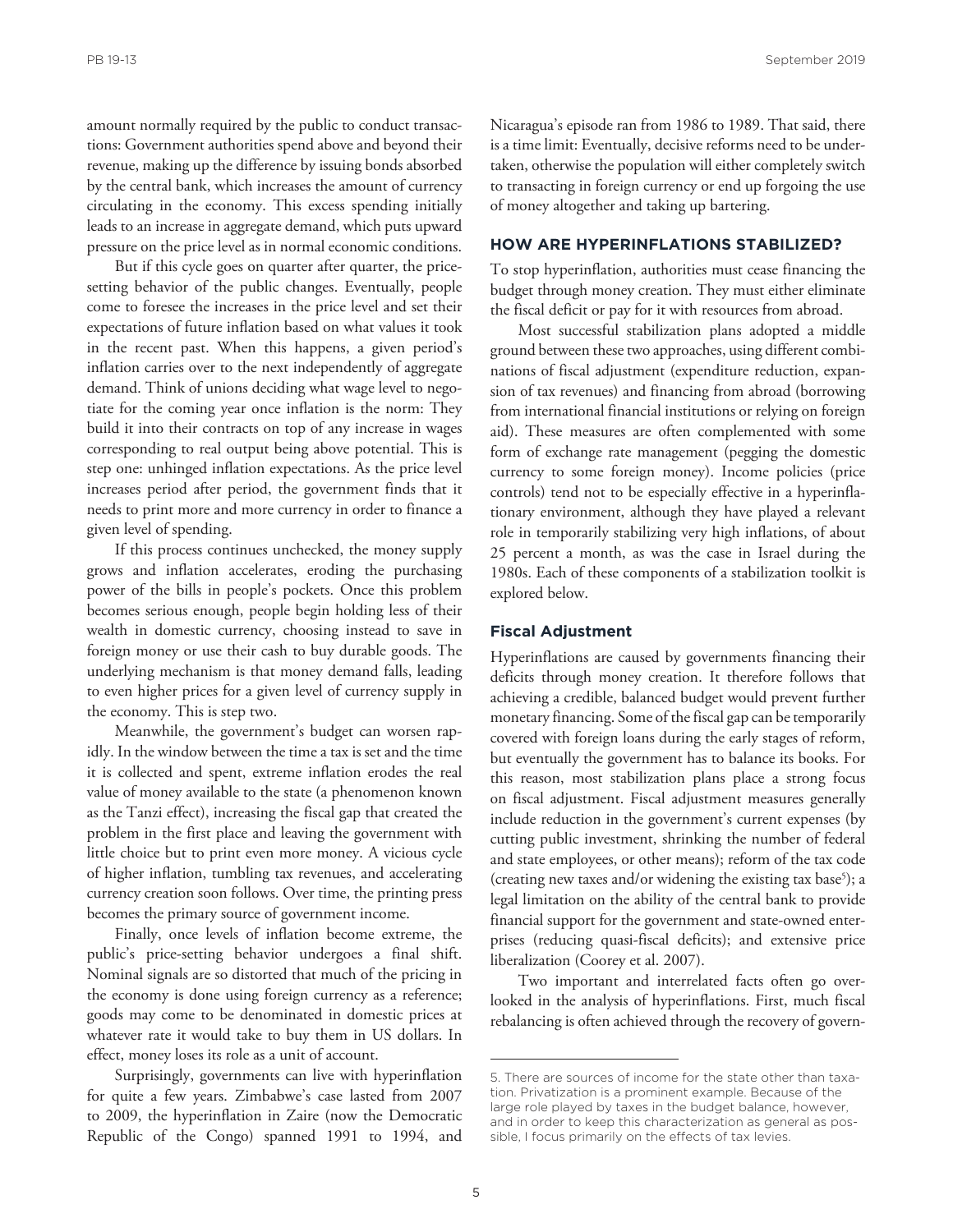ment revenues rather than large reductions in the level of spending. Stabilization can lead to a sudden revenue recovery through the reversal of the "Tanzi effect" (the erosion of the real value of government income from taxes as a result of the lags with which they are collected, allocated, and spent, which can be significant if inflation is very high). When measures are taken to suddenly halt the exponential rise in prices, be it with an exchange rate peg, income policy, or some very credible announcement from monetary authori-

**Hyperinflation...is a state of fiscal chaos, with desperate policymakers attempting to simultaneously contain the price level, finance the government's expenses, and deal with mounting social and economic malaise.**

ties, the Tanzi effect also stops. A strong and immediate drop in inflation implies that the tax rates set during the explosive period will lead to much higher real tax collection, narrowing the fiscal gap (Franco 1990).

Other important contributors to higher revenues as part of stabilization include the tax gains from adequately priced goods, once price controls and subsidies are removed, and the elimination of exemptions and the raising of rates to more sustainable levels as part of the reform of the tax system, which is frequently a component of a larger reform package. Unfortunately, tax collection after periods of extreme inflation frequently displays some degree of hysteresis, not immediately jumping back to precrisis levels (Dornbusch 1992).

A second fact about hyperinflation stabilizations is that by the time the plan is implemented a significant expenditure adjustment may already have been carried out during earlier attempts to stop the price spiral.

Hyperinflation is not the result of an efficient, optimizing calculation on the part of the government; it is a state of fiscal chaos, with desperate policymakers attempting to simultaneously contain the price level, finance the government's expenses, and deal with mounting social and economic malaise. In such an environment, the money created is often not enough to cover all of the government's budgetary needs. Authorities gradually cut back on spending, reallocate resources, and even adopt tax reforms, all of which may lead to a more adequate underlying fiscal balance. If the situation is sufficiently severe, it may even lead to arrears or default on sovereign debt, further reducing the liabilities of the state. In effect, extreme inflation can force a government to undergo the adjustment that it was unable or unwilling to implement when inflation was lower. Such a dynamic played out in many of the European hyperinflations of the 1920s, as well as in the Latin American episodes of the 1980s.

This has implications for the design of stabilization plans. In some cases, the previous regime may have already achieved spending levels that are much closer to a balanced budget; reversal of the Tanzi effect induced by a sudden stabilization can significantly reduce the remaining fiscal gap. In such a situation, fiscal consolidation is just as much a direct result of short-term price stability as it is a prerequisite.

The extent to which these effects might bring budgets closer to balance varies with the severity of the inflationary episode at the time of the policy intervention. In Zimbabwe, for example, general government expenditures had dropped to a mere 4.4 percent of GDP at the height of the hyperinflation in 2008, whereas in Bolivia in 1984, a year before the inflationary peak, public spending as a share of GNP was still at 33.2 percent (Morales and Sachs 1986, World Bank 2019a, Economy Watch 2019). In the failed Argentine stabilization of 1985, authorities managed to temporarily freeze prices so that the reversal of the Tanzi effect increased real tax collections by almost 4 percent of GNP (Canavese and Di Tella 1988).

A related issue applies to the exchange rate regime. Governments experiencing hyperinflation often implement currency controls, which lead to the emergence of a black market for foreign exchange. The ensuing gap between the official and the parallel exchange rates tends to cripple customs revenues, because import duties are quoted using the official rate. As a result, when reforms unify the exchange rate, the rise in revenues from customs duties can provide further relief to the budget.

All of this does not mean that stabilization plans should be fiscally passive, even if previous administrations did embark on significant expenditure reductions, for at least three reasons. First, it is hard to precisely estimate the rate at which real revenues will recover in the months following the implementation of reforms; the risks associated with continued monetization of the deficit in light of persistent fiscal gaps may justify a certain degree of fiscal overcompensation. Second, reforms should and do focus on adjusting the composition of public expenditure, moving resources away from inefficient investment, eliminating subsidies, and correcting relative prices (it is increasingly rare for explosive price levels to develop in countries with few microeconomic distortions). Finally, reform programs that lack credibility perhaps because of repeated failed stabilizations in the recent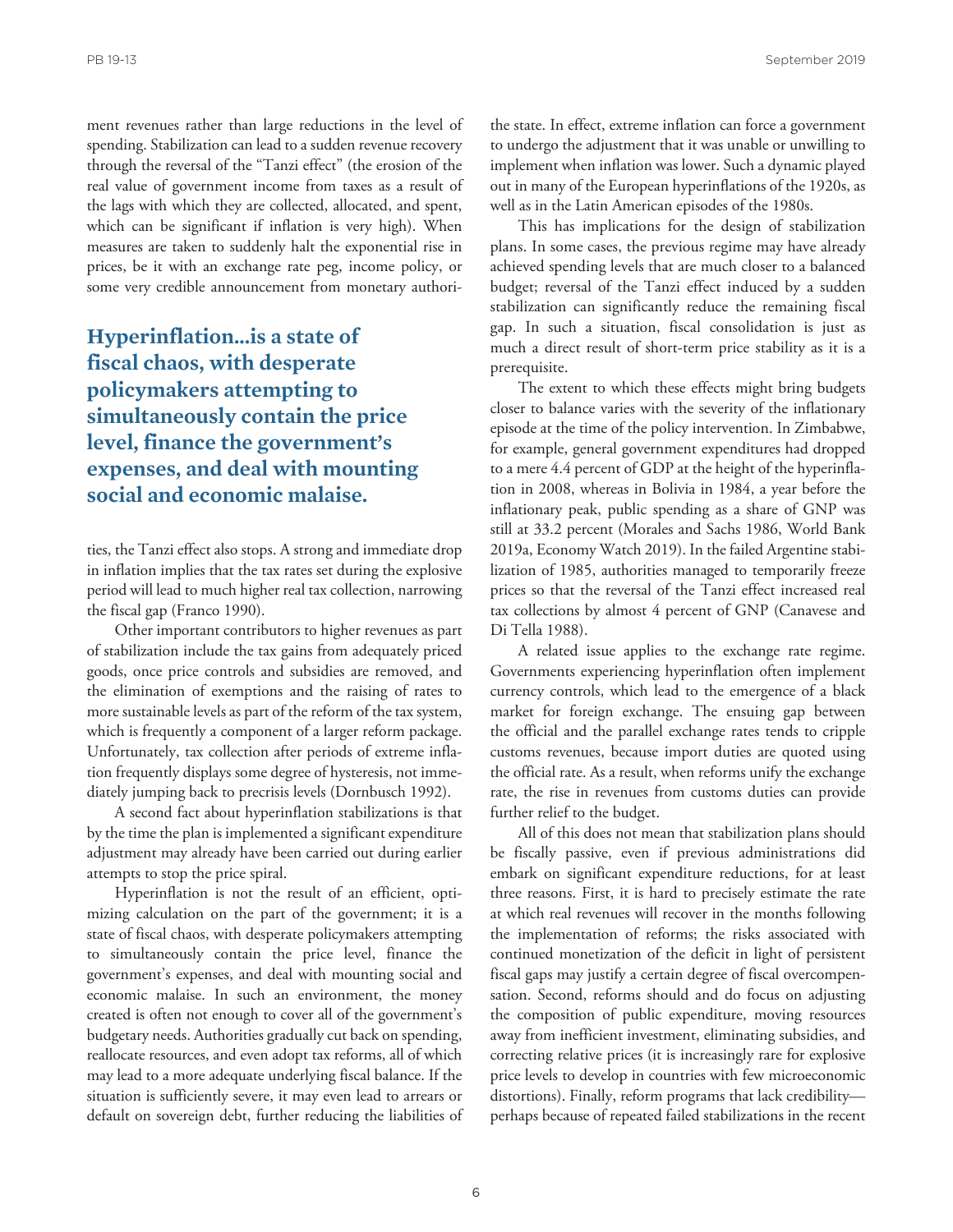past—may need to implement stronger fiscal consolidation as a sign of authorities' commitment to long-term fiscal sustainability.

Historical examples of the role played by fiscal rebalancing policies during stabilization plans in Hungary, Bolivia, and Peru are discussed in appendix A.

# **Financing from Abroad**

It is natural for a country implementing a stabilization plan to seek funding from abroad, both to finance spending during the transition and to lend credibility to the sustainability of reforms. Enabling the running of current account deficits can be crucial in countries in which hyperinflation has been accompanied or caused by severe economic and social devastation. The obvious examples are postwar environments, but growth collapses like the one experienced by Venezuela are not conceptually very different.

One important rationale for external assistance is that government spending may need to increase in the short run—to fund the reconstruction of infrastructure, the imports of intermediate and consumption goods, and, in especially critical cases, the caloric recovery of the population. Foreign funds can help prevent this rise in expenditures from forcing authorities back into money creation.

Another important role for foreign funds is the defense of a currency peg. Using the exchange rate to anchor price expectations can be a powerful component of short-run stabilization, but without sufficient reserves, it can lead to a speculative attack and a consequent devaluation, reigniting inflation and eroding public trust in authorities' commitment to long-term price stability.

Stabilization complemented with resources from abroad can take the form of bilateral or multilateral lending. In the 1920s, such lending meant credits from the League of Nations; in more recent times, it has implied loans from the IMF. Support is not always debt related; it can take the form of financial aid or grants, although such support is less common.6

In modern episodes of extreme inflation, recent research suggests that countries receiving IMF assistance show greater fiscal flexibility, lower growth rates of the monetary base, and lower exchange rate volatility—albeit with a greater burden of external debt on exports (Saboin-García 2018).

Foreign funds are not, however, a necessary condition for the effectiveness of stabilization policies in the short run. Of the 30 cases of stabilization carried out between 1980 and 2005—all of which reduced the rate of growth of the price level by more than 600 percentage points within a year more than a third received less than 4 percent of GDP in official external financing (Coorey et al. 2007). External support can also not substitute for structural reforms. As evidenced by the case of Greece in 1944 (see appendix A), insufficient fiscal consolidation and inadequate state capability can very quickly lead to the reappearance of explosive prices.

A final form in which external support can help balance an unstable country's budget is debt relief—the rescheduling or even restructuring of the government's existing liabilities. Debt relief is usually deemed necessary when the fiscal burden of liabilities with the rest of the world would make stabilization impossible. The iconic case is the role played by Germany's war reparations in the run-up to its hyperinflation in 1922. Parallels can be found in the debt crises in Latin America in the 1980s and Eastern Europe after 1989.

A brief review of the role played by external support in the stabilization plans of Nicaragua, Israel, and Greece is provided in appendix A.

# **Exchange Rate Policies**

The use of the exchange rate as a nominal anchor—pegging the domestic currency to some foreign money as a way to stabilize the price level and reestablish a reliable unit of account—is the norm in stabilization plans, either temporarily (as in Bolivia in 1985) or permanently (as in Argentina in 1991).<sup>7</sup> Notable exceptions include the dirty float of the lira in Italy after 1947 and Zimbabwe's 2009 dollarization.

There are three reasons why fixing the exchange rate can help control an explosive price level. The first is that it works quickly. Price-setting behavior during episodes of extreme inflation tends to be less backward-looking and more exchange rate–based, for the reasons described earlier, so fixing the price of domestic money in terms of foreign currency can have an immediate effect on the speed at which prices are updated.

The second reason follows from the first: A sudden pause in price changes resulting from a peg can lead to a reversal of the Tanzi effect in the very short term, helping close the fiscal gap.

The third reason follows from the first two: A visibly stable exchange rate early on in a reform, as well as a jump in tax revenues, can become an important psychological factor for the public and lend credibility to the program. It can be especially crucial when the public mistrusts the ability of the authorities to bring the price level under control, as

<sup>6.</sup> The Anglo-Hellenic plan of 1945, for example, supplemented the Greek government's revenues through the sales of aid goods (Makinen 1986).

<sup>7.</sup> The fact that the Argentine currency board collapsed a decade later does not change the fact that authorities intended for it to continue well after hyperinflation had been eliminated.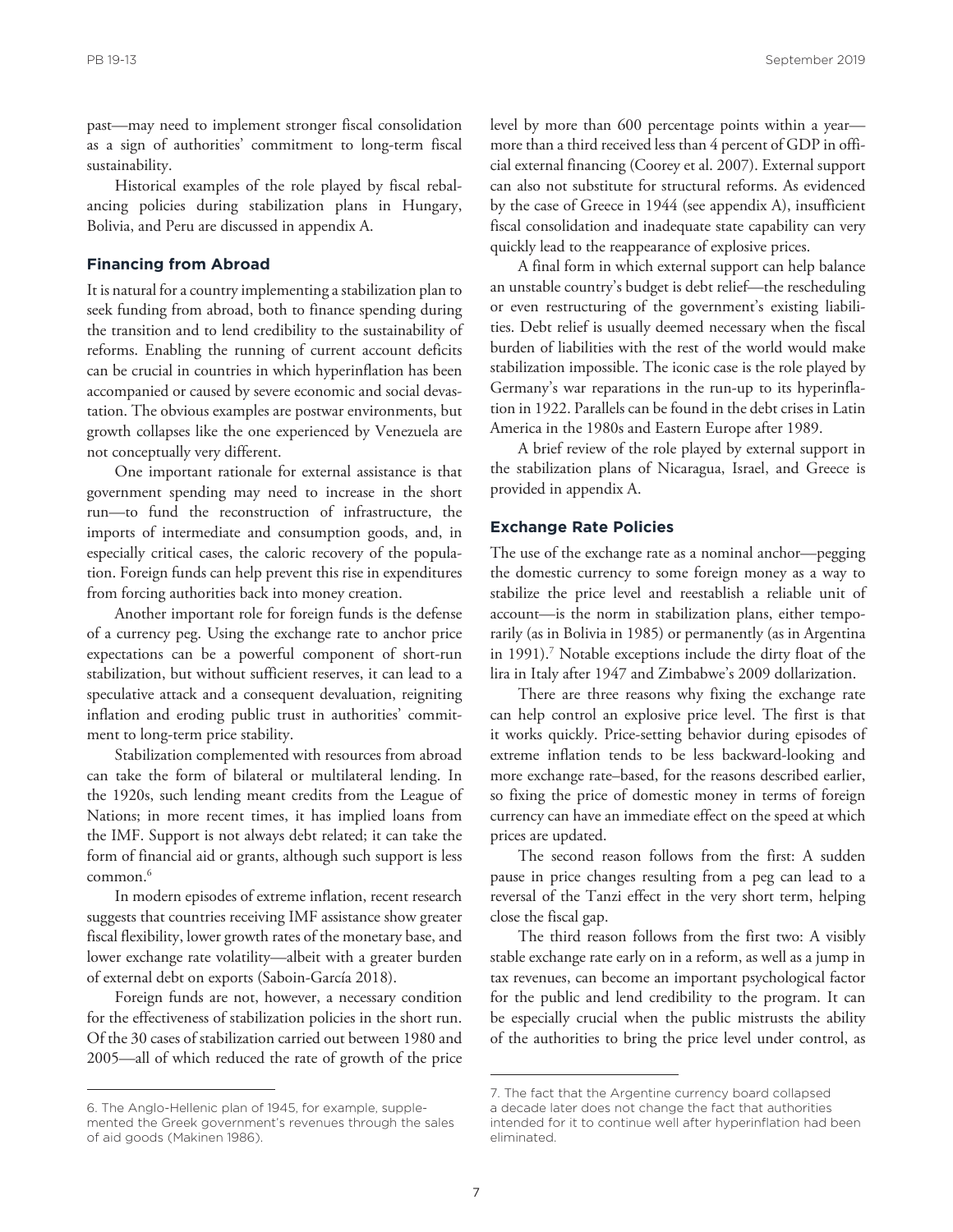can happen when repeated stabilization plans have failed (Dornbusch 1985).

A crucial question for policymakers facing a move to a peg is the level at which the exchange rate should be fixed. One frequent answer is that it should be set at a level in line with immediate, postreform macroeconomic fundamentals. The problem with such an approach is that the aftermaths of stabilizations are never completely inflation-free: Percentage changes in the price level may drop from four or five digits to two or even single digits, but an inertial component persists for some time. As a result, stabilizing countries tend to experience real appreciations in the months and years after successful reforms are implemented. It is with this concern in mind that pegs are often set at an "overshot," or overdepreciated level, in expectation of the appreciation that will follow. Another alternative is to establish a fixed exchange rate only briefly and then immediately transition to a more flexible arrangement, like a crawling peg.

Appendix A provides a review of the exchange rate arrangements implemented during the stabilization of extreme inflations in Poland, Taiwan, and Argentina.

# **Income Policies**

Wage and price freezes (commonly referred to as the "heterodox approach") are another set of tools that are sometimes, but not always, included in stabilization efforts. Because they are meant to deal with the persistent effects of institutionalized backward-looking inflationary expectations, their applicability tends to diminish once an economy moves into a sustained period of hyperinflation, as opposed to simply very high inflation. Nevertheless, income policies can be an important supplement to more orthodox approaches, for at least two reasons.

First, they can help break inflationary inertia—that is, stop poststabilization wages and prices from increasing because of previously agreed contracts or out of precautionary habit. Contracts may be partially or even fully indexed to past inflation and may feature very short update frequencies. In normal times, wages and prices tend to be updated no more frequently than once a year. In contrast, people living in countries suffering from an inflationary spiral will eventually demand that contracts be changed quarterly, monthly, or even weekly, to reflect recent changes in the average price level. This dynamic presents an additional challenge for stabilization, because some degree of inflation will persist even if the underlying fundamental imbalances are resolved overnight. Indexation also magnifies the effects that some components of stabilization can have on the price level, such as devaluations or subsidy reductions. Inertia is a common feature in high inflation environments, but research suggests

that, as the price level accelerates, the degree of inflation persistence becomes significantly lower (Fischer, Sahay, and Végh 2002).

A second use for income policies is meant to deal with a subtler issue. In general, sudden disinflation can have unwanted distributional consequences, by transferring wealth from debtors to creditors. If, for example, certain loans had been extended with fixed rates based on a given expectation for the path of the future price level, a policy that significantly reduces inflation halfway through the loan term would imply a jump in the real rate on that asset. Income policy can help alleviate this implicit transfer by redetermining the effective rates that must be paid on existing contracts in a manner consistent with the authorities' expected poststabilization rate of change of the price level. Doing so can have important implications for the fiscal balance if, as in most cases of extreme inflation, the public sector is a net debtor (Kiguel 1991).

As useful as they may be, income policies should not be considered a substitute for the macroeconomic and structural reforms that are needed to bring the government budget back to a sustainable path. It can be tempting for authorities to rely on price controls and delay the implementation of urgent fiscal measures. The result is often repressed inflation, current account imbalances, and the reappearance of extreme inflation a few months later.

Appendix A provides examples of income policies deployed in Argentina and Israel.

# **IMPLICATIONS FOR A STABILIZATION PLAN IN VENEZUELA**

To put a stop to deficit monetization and align the public's expectations with a credible plan, new fiscal and monetary regimes would have to draw from many of the policies from the stabilization toolkit described above. Venezuela has its own challenges, however. This section describes contextspecific considerations for fiscal consolidation, foreign borrowing, and exchange rate arrangements that might be involved in a stabilization plan for the country. Income policies (wage or price controls) should not play a major role: As inflation inertia is likely to be low, state capability to adequately control consumer prices is limited, and such policies have already been widely discredited with the public over successive failed attempts.

# **Fiscal Consolidation**

There have been many cases where stabilization required a strong contractionary response on the part of authorities in order to achieve a near-balanced budget. Venezuela is not one of those cases. The extent of the humanitarian crisis and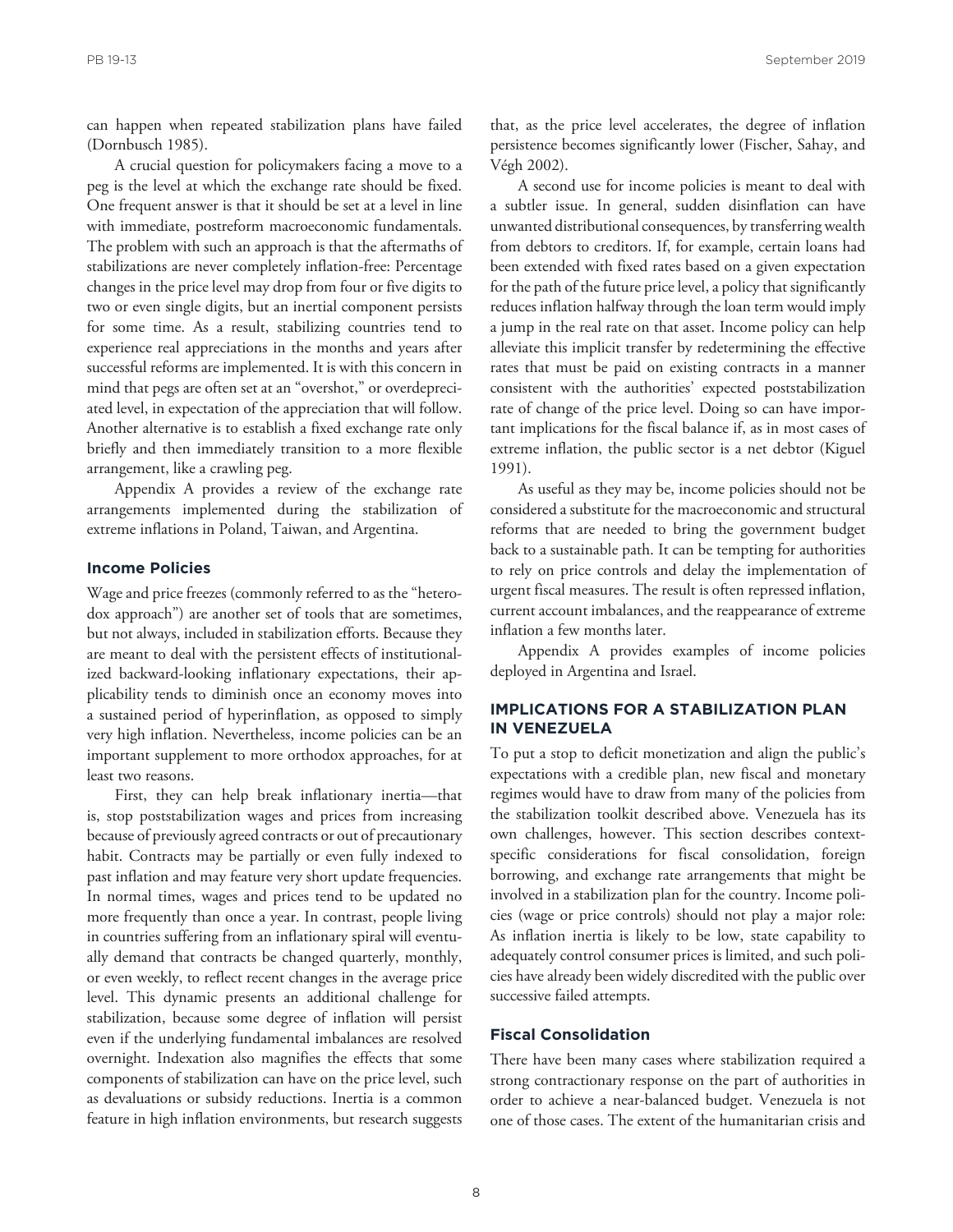the continuous reduction in basic services provided by the state over the past few years suggest that, on the fiscal side, a stabilization plan should focus primarily on reallocating rather than reducing spending. Further contraction of the economy could have serious long-term consequences for the country.

# **The extent of the humanitarian crisis and the continuous reduction in basic services provided by the state over the past few years suggest that, on the fiscal side, a stabilization plan should focus primarily on reallocating rather than reducing spending.**

Independent estimates suggest that almost 90 percent of the Venezuelan population was living under the incomebased poverty line in 2017, with two-thirds living in extreme poverty**.** Since then, the situation has worsened (España and Ponce 2018). The fact that many of the country's poor have fallen into this condition only recently—almost half of the total—is especially important, because households that only recently fell into poverty generally experience different vulnerabilities from those that have lived in poverty longer. Financial support from the state can help the former avoid making decisions that would have long-term implications for their ability to escape poverty, such as selling productive assets or allowing children to drop out of school. Any further retrenchment of government spending in areas like housing, education, or health services could have devastating and very long-lasting consequences for Venezuela's families and the country's economic recovery (España, Morales, and Barrios 2016).8

Spending reallocation is essential. Painful but necessary reforms, including the removal of price controls and energy subsidies, need to be undertaken in the very short term to make the Venezuelan economy more efficient. These adjustments will be very hard on most households, highlighting how important it is that the government compensate workers to protect their living standards. (This idea is not new; relative price adjustments combined with wage compensation were at the heart of Poland's stabilization plan in 1989.)

Possible candidates for spending reallocation may include subsidies and other transfers to the public and private sector, wasteful public investment, and public finance at the state and municipal levels. Detailing such reforms goes beyond the scope of this Policy Brief, but subsidy reduction is especially important, for at least two reasons. First, it implies a strong correction in relative prices, which is essential to reintroduce market signals that foster investment. Second, it is an area where large amounts of government resources could be put to better use. Subsidies to gas, electricity, and gasoline cost the Venezuelan state close to 5.6 percent of GDP in 2015 (Armas 2016). That said, in the current context of severe economic hardship for Venezuela's households, it would be expected that a sizable part of the proceeds from adjusting energy prices would be focused on compensating families for the increase in the cost of living.<sup>9</sup>

Turning to revenues, there is room for debate on how realistic it is to expect Venezuela to cover the initial fiscal gap purely through an increase in tax collections instead of relying on foreign lending. If state capability for tax collection has become severely eroded, the tax regime has become complex and hard to navigate, and Venezuelan households and firms have increased their tax evasion, it may take time to see income from taxation recovering to precrisis levels.

Consider recent regional examples. During the Peruvian hyperinflation, the tax revenue-to-GDP ratio hit rock bottom in 1989, at 7.9 percent, recovering to 1977 levels only by 1992. Argentina went from 4.8 percent in 1990 to 5.5 percent in 1992 and 8.0 percent in 1993 (World Bank 2019b). This stepwise recovery casts some doubt on the capacity for authorities in Caracas to rebuild government revenues quickly.

As discussed above, correcting the domestic price of oil may play a significant role in closing the fiscal gap. An interesting historical counterpart may be Bolivia's 1985 stabilization, in which adjusted prices for petroleum products generated additional income to the state of almost 6 percent of GDP (Mann and Wolfson 1989). However, Venezuela's state oil company, Petróleos de Venezuela (PDVSA), faces serious legal and financial challenges, and this presents an additional difficulty for policymakers. After years of mismanagement, refineries are now running at one-quarter of capacity. PDVSA's liabilities are a ticking time bomb for

<sup>8.</sup> Venezuelans who have been living in extended hardship may need different forms of assistance. Like people who have recently fallen into poverty, many of these households will need immediate access to improved nutrition and medical care in the short run. But these households are also likely to need long-run policies, such as retraining programs. None of these solutions is compatible with expenditure reduction.

<sup>9.</sup> Poland's 1989 stabilization plan serves as a useful historical example: The original formulation of the policy memo for the reforms suggested redirecting one-half to three-quarters of the savings from subsidy reduction to wage increases.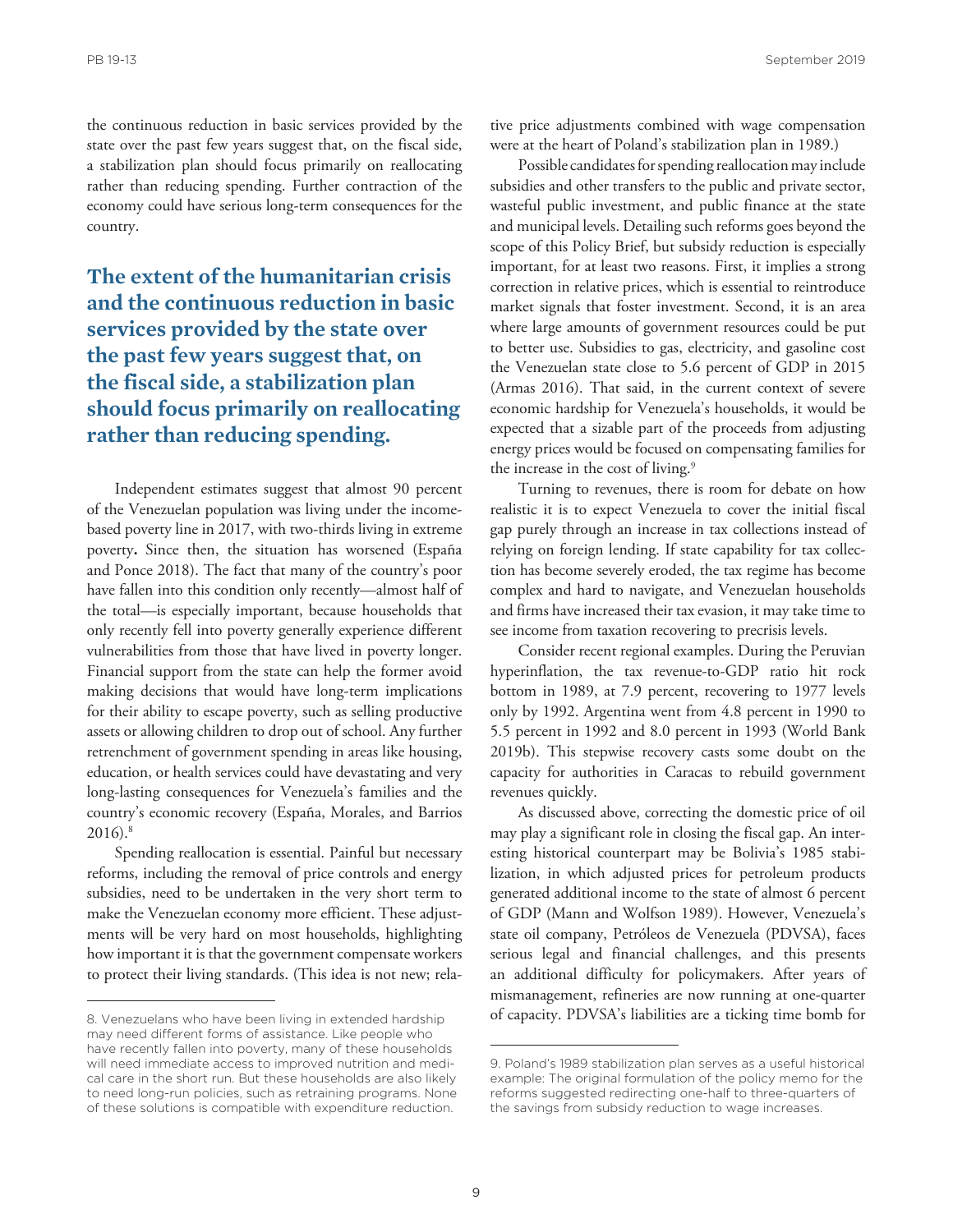whatever government succeeds Maduro, as the company has accumulated arrears with third-party providers and issued significant debt by using shares in its US-based subsidiary, Citgo, as collateral. Its assets abroad, which are vital to the commercialization of the country's oil, are at significant risk of being seized by creditors.

The early months of a new administration are likely to involve developing legal protections for the company's assets outside the country (see Walker and Cooper 2017). This challenging scenario suggests that PDVSA's output is unlikely to react in the short term. Authorities may expect higher revenues from increases in prices, but it seems unrealistic to bet on a strong boost in revenues from an expansion in traded quantities.

# **Funding from Abroad**

The early stages of a transition would probably take place in an environment with limited room for fiscal adjustment, as the humanitarian crisis places a lower bound on spending and tax revenues are likely to recover only gradually. Stabilizing the price level while providing relief to the country's population would require significant financial assistance from the rest of the world.10

# **Stabilizing the price level while providing relief to the country's population would require significant financial assistance from the rest of the world.**

In practice, this means that much of the existing budget deficit would be covered through some combination of loans, grants, and foreign aid. Multilateral and bilateral financial assistance would help cover deficits without forcing the government to slash spending on day one. External assistance would give Venezuelans some much needed breathing space and make a comprehensive reform program politically and socially sustainable.

The exact amount of funds needed depends on many factors, including the state of the humanitarian crisis when stabilization is implemented, the speed at which revenues recover, the outcome of debt restructuring negotiations, and the country's terms of trade.

As a hypothetical exercise, one might consider what shape foreign assistance might take if the Venezuelan authorities needed to finance the entirety of the fiscal gap by borrowing from abroad. If the fiscal deficit as a percentage of GDP at the time of stabilization were close to 2018 levels, then, using IMF projections for Venezuela's output in 2019 (IMF 2019), such a scenario would require funding from abroad on the order of \$11.5 billion for the first year alone.

A program of this magnitude could be pulled off only with a strong financial commitment from the IMF. Under a normal Stand-By Arrangement (SBA), Venezuela would be able to request a total of \$22.5 billion, of which only \$7.5 billion could be disbursed over the first 12 months. Country authorities would have to request exceptional access to allow for additional frontloading.

Even under these simplified assumptions, actual financing needs could turn out to be much higher or lower, for at least two reasons. On the one hand, there is plenty to be done on the fiscal front to progressively bring the budget closer to balance, reducing the amount of foreign funding required. On the other, the social and economic reconstruction of Venezuela will require persistent current account imbalances to purchase the medicines, food, and capital and intermediate goods needed to provide humanitarian relief and rekindle the development of the private sector, which would tend to increase the amount of external support consistent with a stabilization plan.

The latter point merits further discussion. Imports have collapsed in tandem with the rest of the economy, going from \$27.5 billion in 2015 to \$9.1 billion in 2017. If, for example, a new government determined that it is essential to bring imports back to their 2015 levels, which were about the same as in 2006, when the country reached peak oil production (a level that presumably serves as a proxy for a reasonable economic environment), doing so would require an extra \$18.4 billion (Observatory of Economic Complexity 2015).

Of course, assistance from abroad should not finance the entirety of the possible increase in imports: If foreign goods are demanded by the private sector, firms could shoulder the load through the use of trade credits and collateralized loans. The broader point is that during the initial stages of a transition, the expansion of imports might increase the fiscal deficit beyond its current level, especially if the private sector contracts further.

The support of international organizations will be essential, because capital markets are unlikely to be a reliable source of funds over the medium term, given that a sizable share of the country's outstanding bonds (totaling approximately \$65 billion–\$70 billion) has been in default since 2017.

<sup>10.</sup> The capacity for the government to cover its fiscal gap by borrowing domestically is very limited given the economic collapse.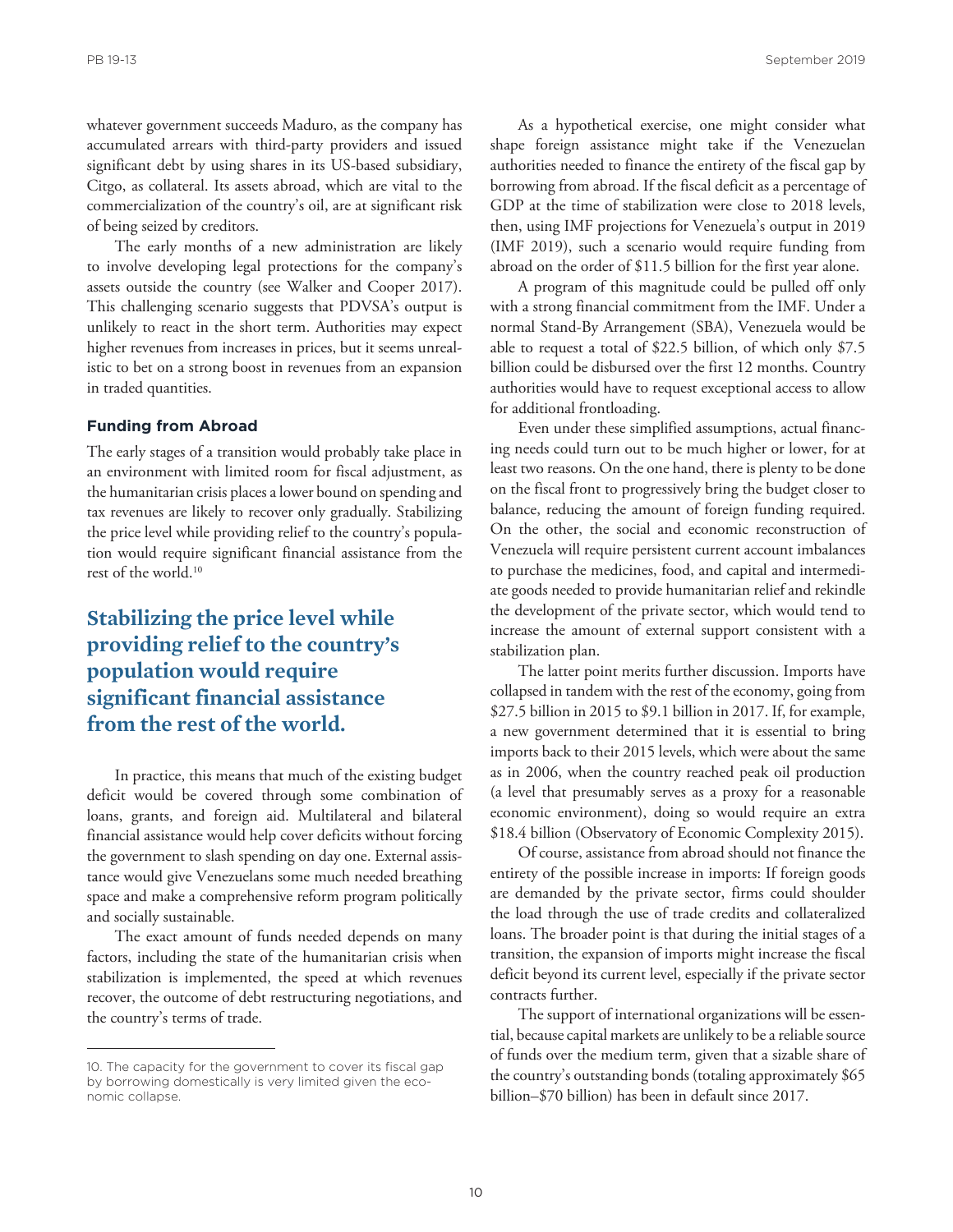Debt restructuring is likely to play a prominent role in any type of hyperinflation stabilization plan, as burdening the state with interest payments would put additional pressure on the fiscal balance and risk reigniting deficit monetization. Arguments in favor of debt relief for Venezuela have already begun making the rounds in the US policymaking sphere (see, for instance, Nelson 2018). Venezuela faces a particularly challenging scenario, because in addition to renegotiating its outstanding bonds and the maturing liabilities of PDVSA it will have to simultaneously renegotiate the terms of its bilateral loans with countries such as China and Russia. The authorities will likely need to appeal to the G7 as a coordinating body to orchestrate support for financial assistance from multilaterals as well as debt relief from the Paris Club, which would include a reprofiling of maturities while the price level is stabilized and a sizable haircut on outstanding principal to set the path of public debt back on a sustainable trajectory.

# **Exchange Rate Policy**

The Maduro government's recent use of a fixed exchange rate to stabilize the price level provides a valuable lesson: Although inflation decreased significantly, the fact that very high levels continued almost half a year after implementation of this type of nominal anchor suggests that lack of credibility may have prevented the scheme from fully guiding pricing behavior. An exchange rate–based stabilization plan can lack credibility if the public believes that there are not enough resources to defend the peg, that the fiscal and monetary paths set by the government are inconsistent with a low inflation environment, or that free convertibility will not be a feature of the system over the medium run.

For a new regime seeking to implement a stabilization program, a transitionary fixed exchange rate is still likely to be the way to go, especially given that a large number of Venezuelans already transact and quote prices in US dollars. To reduce the possibility of devaluation down the line, the authorities would have to provide very strong signals to make the peg credible, including, in all likelihood, new currency and fiscal commitments that will make the country's fundamentals sustainable. Just as important would be the availability of foreign exchange reserves for the central bank to provide liquidity and fend off fears of speculative attacks.

One central issue for future policymakers regarding the use of a fixed exchange rate as a nominal anchor is how to choose the exact value of the *bolívar soberano,* in terms of foreign currency. This issue is particularly challenging because the existing official rate may not reflect the market-clearing price that would result if the public had free access to foreign exchange transactions, and the black market rate is not an adequate measure, because it includes costs involved in the illegal procurement of foreign currency. The spread between the two recently narrowed to double digits, making this judgment call easier. An appropriate point for a would-be exchange rate peg is likely to be a weighted average of the two, with higher weight placed on the going black market rate.

Another important challenge is that no matter how successful a future stabilization plan might be, prices will continue to rise for some time after the exchange rate has been fixed, albeit at much lower levels. The ensuing inflation differential between Venezuela and its pegged counterpart will lead to a sustained real appreciation; current account imbalances; and, if the issue is not tackled quickly, an inevitable devaluation that will jeopardize the anchoring of the public's expectations. In anticipation of this problem, the actual value of the peg could initially be set at some "overshot" measure (say 20 percent undervalued) to provide an initial cushion. Over the short term (perhaps about a year or so after price stabilization is underway), the authorities would move to a crawling peg arrangement to keep the real exchange rate from appreciating further (see Dornbusch and Fischer 1986 for a discussion of this problem).

#### **CONCLUSION**

Putting a stop to extreme inflation must be a first-order priority to stabilize the Venezuelan economy and set the country on the road to reconstruction. The authorities should avoid stabilization through austerity. Strong financial support from the international community should be secured.

Other countries have struggled with, and eventually overcome, hyperinflation—many of them with higher deficits or more rapid changes in their price level than Venezuela. Successful stabilization requires a credible plan to transition toward a fiscally responsible framework, the financial resources to carry it out, and the political will to sustain it over time.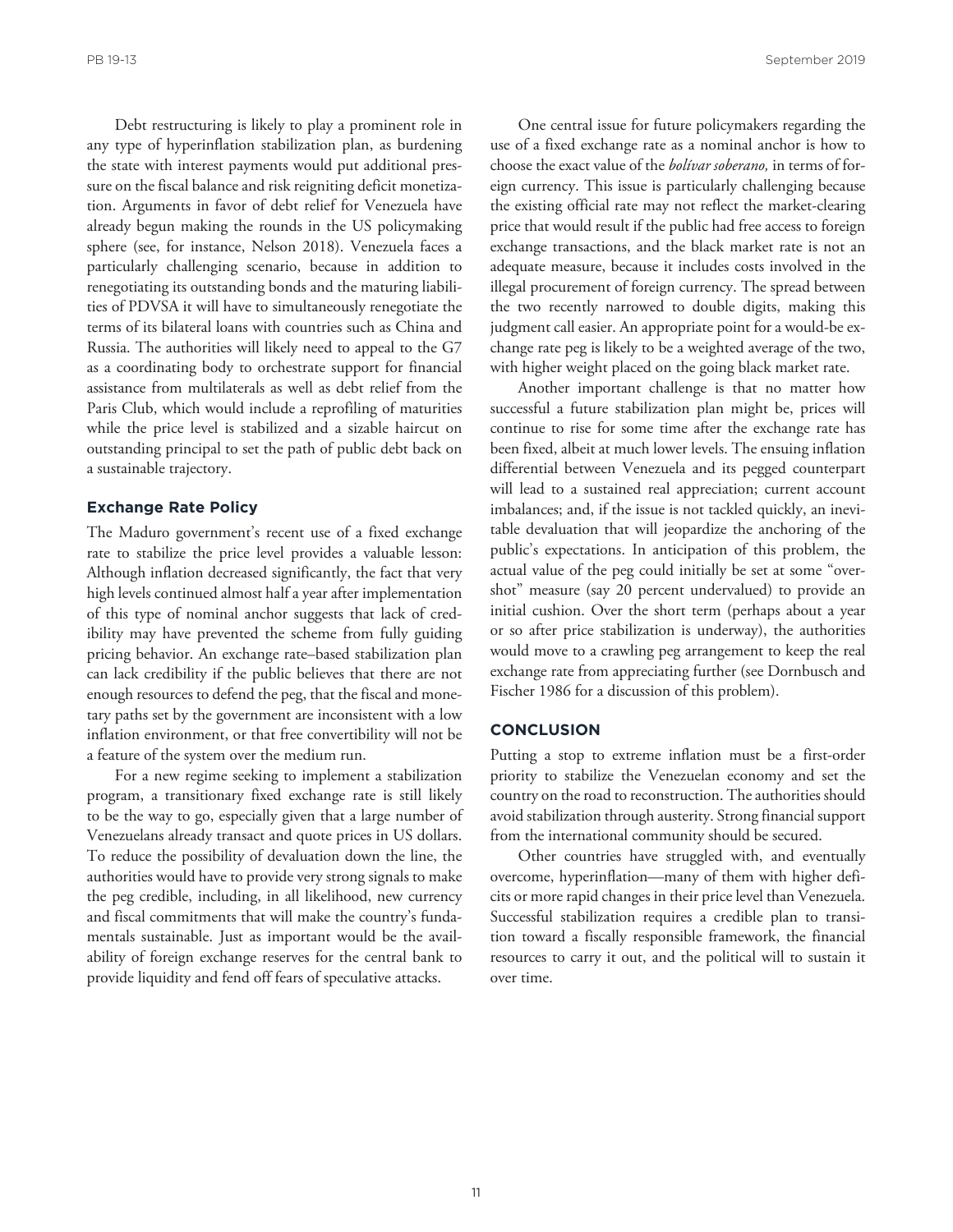# **APPENDIX A LESSONS FROM HYPERINFLATION STABILIZATION POLICIES IN OTHER COUNTRIES**

# **Fiscal Rebalancing in Hungary, Bolivia, and Peru**

**Hungary 1924:** The reversal of the Tanzi effect seems to have played a prominent role in achieving fiscal balance during the Hungarian stabilization of 1924. Expenditures immediately before and after the reform were fairly stable (going from 409 million gold crowns in 1923–24 to 422 million in 1924–25) while revenues jumped from 192 million to 453 million gold crowns. Most taxes were unchanged during the early stages of the program (an exception was the introduction of a land tax).

**Bolivia 1985:** The Bolivian experience offers a more nuanced picture. Central government tax revenues fell from more than 9 percent of GNP in 1979 to 1.3 percent in early 1985. Income and sales taxes were heavily influenced by collection lags, and revenues collected from the state oil company dropped sharply, as a result of the delay in the pricing of petroleum goods. In the second half of 1985, revenues jumped back to 10 percent of GNP, thanks partly to the reversal of the Tanzi effect and increased revenues from the correction in hydrocarbon prices. On the expenditure side, spending on fixed assets, materials, and nonpersonnel services as a share of GNP fell 1.4 percentage points between 1981 and 1984, although expenses for personnel increased 0.8 percentage point, highlighting the issue of spending reallocation (Morales and Sachs 1986). (Not all stabilization plans featured such quick recoveries in revenues. See, for example, the case of Greece in 1944, described in the next column.)

**Peru 1990:** Much of the contraction in fiscal expenditures in Peru took place before stabilization even began. Between 1975 and 1990, when hyperinflation reached its peak, per capita government spending fell 83 percent, with most of the reduction occurring in the late 1980s. Between 1987 and 1990, real spending in subsidies collapsed and real expenditures in public sector salaries fell 75 percent (Webb 1991).

# **Financing from Abroad in Nicaragua, Israel, and Greece**

**Nicaragua 1990:** Nicaragua received \$884.5 million in grants in 1991—roughly half of its GDP—and \$604.6 million in loans. These resources helped relieve the budget constraint, leading to the recovery of imports, central bank reserves, and infrastructure spending and a reduction in the government's arrears (Aravena 2000).

**Israel 1985:** Foreign assistance commitments can be an important complement to stabilization by strengthening the credibility of the plan. The 1985 Israeli program was supported by a grant from the United States totaling \$1.5 billion over two years, which served as a confidence booster for the reforms. (Blejer and Liviatan 1987).

**Greece 1944:** The failed Greek stabilization of 1944 serves as a reminder that outside assistance cannot substitute for adequate fundamentals. Despite sizable foreign aid from the United Kingdom and the United Nations—which together amounted to almost half the government's revenues in the early stages of the program—fiscal reforms were very limited and the civil service was unable to enforce tax hikes to close the fiscal gap. Explosive inflation eventually reignited (Makinen 1986).

# **Exchange Rate Arrangements in Poland, Taiwan, and Argentina**

**Poland 1990:** During its transition away from a centrally planned economy, the Polish government established a fixed exchange rate as part of its package of reforms to rein in the exploding price level. The policy proved successful in moving the price level away from borderline hyperinflation but inflation remained very high nonetheless (70 percent a year in 1991). To offset the ensuing real appreciation, authorities devalued the zloty and switched from a dollar peg to one based on a basket of currencies. The measure proved insufficient, and in October 1991 the regime was switched to a crawling peg (Kokoszczynski 2001).

**Taiwan 1949:** The experience of Taiwan during the Chinese civil war provides an unusual historical example of stabilization with a peg without immediate fiscal correction. Facing extreme inflation, in June 1949 the authorities instituted a new currency—the New Taiwan Dollar—which was to be pegged to the US dollar, fully backed by gold and silver, and partially convertible into foreign exchange, to finance imports. In the six months following the reforms, annual inflation dropped from 729 percent to 82 percent. Little to no fiscal adjustment took place, however; military and reconstruction expenses placed a sizable burden on the budget, and monetary financing of the deficit continued. During the second half of 1949, the volume of narrow money (M1) rose 290 percent. Yet hyperinflation was temporarily subdued: In 1950, inflation reached 89 percent, while M1 increased by 99 percent. Eventually, with the arrival of US foreign aid, the deficit was brought under control; by 1952, the change in the wholesale price index fell to 3.4 percent (Makinen and Woodward 1989).

**Argentina 1991:** Argentina's peg to the dollar as part of the stabilization plan of 1991 provides a lesson on the dangers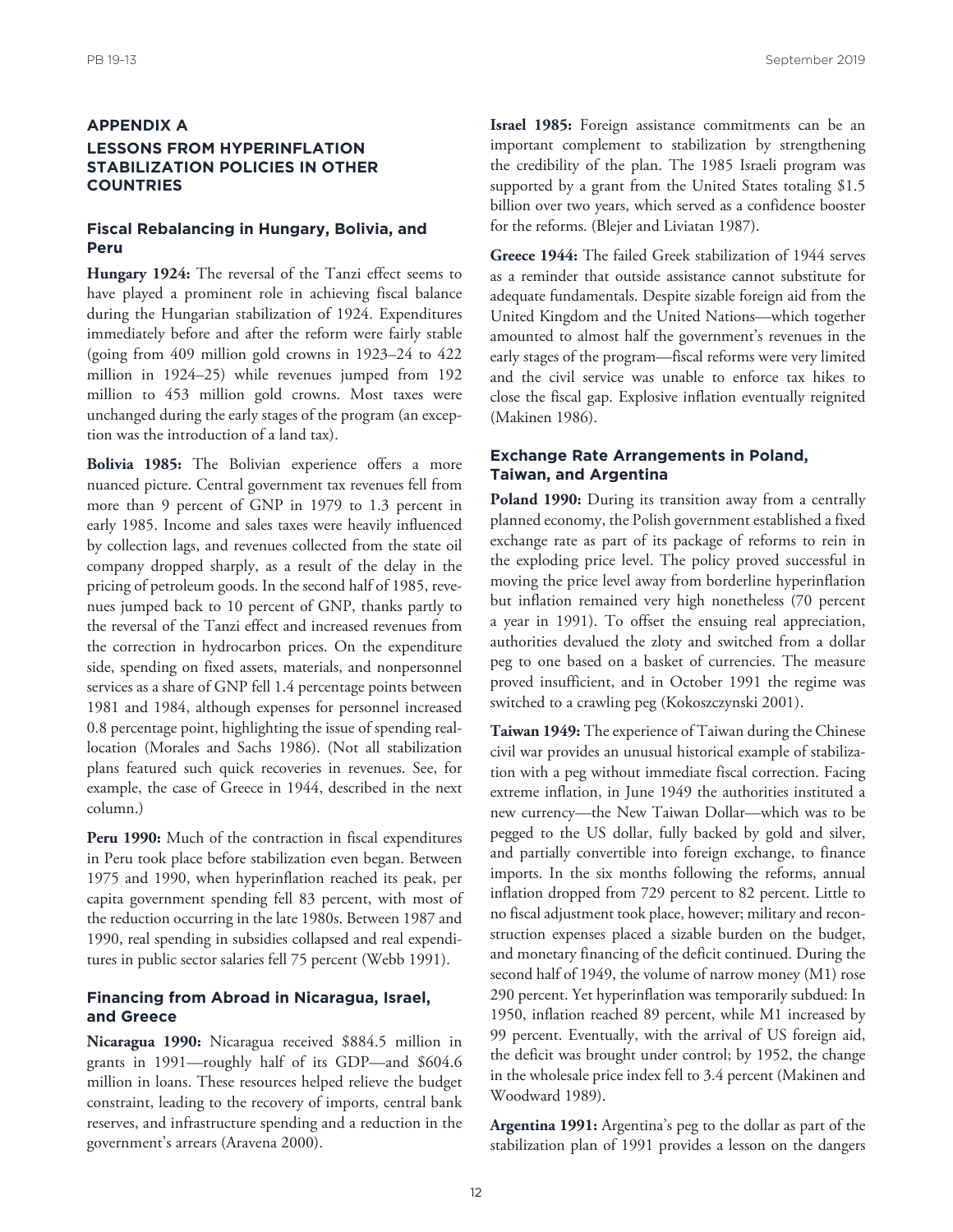of overvaluation. The program was very successful in halting hyperinflation and resetting the public's expectations about a new trend in sustained growth. However, to develop this credibility, the authorities fostered the dollarization of contracts across the economy, effectively tying the solvency of many firms and residents to the stability of the real exchange rate. Meanwhile, the government ran persistent, if not particularly large, deficits. The system worked as long as the dollar value of incomes and tax revenues was stable. But when the economy was eventually hit by large enough exogenous shocks, higher rates on public debt and a fall in the dollar value of incomes ensued, leading to the eventual collapse of the peg and a severe financial crisis (Galiani, Heymann, and Tommasi 2003).

#### **Income Policies in Argentina and Israel**

**Argentina 1985:** Faced with high and accelerating prices, the Argentine Austral Plan combined orthodox and heterodox policies in an attempt to keep the economy from spiraling into hyperinflation. Among other measures, wages and prices were frozen, and a novel mechanism—the *desagio*—was introduced to reduce the value of financial contracts established before the stabilization at a rate consis-

#### **REFERENCES**

Aravena, O. 2000. A Decade of Structural Adjustment in Nicaragua: An Assessment. *International Journal of Political Economy* 30, no. 1.

Armas, M. 2016. ¿Cuánto cuestan los subsidios en Venezuela? *Crónica Uno.* Available at [http://cronica.uno/cuanto-cuestan](http://cronica.uno/cuanto-cuestan-los-subsidios-en-venezuela)[los-subsidios-en-venezuela.](http://cronica.uno/cuanto-cuestan-los-subsidios-en-venezuela)

Asamblea Nacional. 2019. Índice Nacional de Precios al Consumidor de la Asamblea Nacional. Available at [https://](https://angelalvaradorangel.com/estadisticas) [angelalvaradorangel.com/estadisticas](https://angelalvaradorangel.com/estadisticas) (accessed on August 1, 2019).

Banco Central de Venezuela. 2019a. Índice Nacional de Precios al Consumidor. Available at [www.bcv.org.ve/estadisti](http://www.bcv.org.ve/estadisticas/consumidor)[cas/consumidor](http://www.bcv.org.ve/estadisticas/consumidor).

Banco Central de Venezuela. 2019b. Base Monetaria. Available at [www.bcv.org.ve/estadisticas/base-monetaria](http://www.bcv.org.ve/estadisticas/base-monetaria).

Banco Central de Venezuela. 2019c. Tipo de cambio de referencia. Available at [www.bcv.org.ve/estadisticas/tipo-de](http://www.bcv.org.ve/estadisticas/tipo-de-cambio)[cambio.](http://www.bcv.org.ve/estadisticas/tipo-de-cambio)

Blejer, M., and N. Liviatan. 1987. Fighting Hyperinflation: Stabilization Strategies in Argentina and Israel 1985–86. *IMF Staff Papers*, 34, no. 3: 409–38. Washington: International Monetary Fund.

Canavese, A., and G. Di Tella. 1988. Inflation Stabilization or Hyperinflation Avoidance? The Case of the Austral Plan in Argentina: 1985–1987. In *Inflation Stabilization: The Experience of Israel, Argentina, Brazil, Bolivia and Mexico.* Cambridge, MA: MIT Press.

tent with the new inflation path. Although inflation initially dropped very quickly (from 348 percent during the first half of the year to 20 percent in the second half), the nominal controls distorted relative prices. The authorities realized that controls could be maintained only temporarily. During this time, seigniorage continued (exceeding 3 percent of GDP) and budget deficits remained (albeit at a lower level). By mid-1986, inflation reignited.

**Israel 1985:** In 1985, Israel implemented an aggressive stabilization plan to halt its very high inflation. Alongside decisive fiscal adjustment, cuts in subsidies, and reductions in the budget deficit by 8 percent of GDP (Fischer 1995), the authorities instituted wage and price controls, which, as in the Argentine case, were successful in curbing inflation immediately (the monthly change in the price level went from almost 30 percent in July to less than 5 percent in August). In contrast to the Argentine experience, the Israeli plan proved successful and inflation was permanently brought under control. Although the causes for the different outcomes in the two cases are subject to debate (see Kiguel 1989), it seems likely that the differing paths of fiscal consolidation played an important role.

CEDICE (Centro de Divulgación del Conocimiento Económico para la Libertad). 2019. Hacia dónde va la economía de Venezuela Febrero 2019. Available at [https://cedice.org.ve/](https://cedice.org.ve/observatoriogp/portfolio-items/hacia-donde-va-la-economia-venezuela-febrero-20) [observatoriogp/portfolio-items/hacia-donde-va-la-econo](https://cedice.org.ve/observatoriogp/portfolio-items/hacia-donde-va-la-economia-venezuela-febrero-20)[mia-venezuela-febrero-2019](https://cedice.org.ve/observatoriogp/portfolio-items/hacia-donde-va-la-economia-venezuela-febrero-20).

Coorey, S., J. Clausen, N. Funke, S. Muñoz, and B. Ould-Abdallah. 2007. *Lessons from High Inflation Episodes for Stabilizing the Economy in Zimbabwe.* IMF Working Paper 07/99. Washington: International Monetary Fund. Available at [www.](http://www.imf.org/external/pubs/ft/wp/2007/wp0799.pdf) [imf.org/external/pubs/ft/wp/2007/wp0799.pdf.](http://www.imf.org/external/pubs/ft/wp/2007/wp0799.pdf)

DolarToday. 2019. DolarToday: Noticias y Dólar paralelo. Available at<https://dolartoday.com/category/cotizacion>.

Dornbusch, R. 1985. *Inflation, Exchange Rates and Stabilization*. NBER Working Paper 1739. Cambridge, MA: National Bureau of Economic Research. Available at [www.nber.org/](http://www.nber.org/papers/w1739) [papers/w1739](http://www.nber.org/papers/w1739).

Dornbusch, R. 1992. Lessons from Experiences with High Inflation. *World Bank Economic Review* 6, no. 1: 13–31.

Dornbusch, R., and S. Fischer. 1986. *Stopping Hyperinflations Past and Present*. NBER Working Paper 1810. Cambridge, MA: National Bureau of Economic Research. Available at [www.](http://www.nber.org/papers/w1810.pdf) [nber.org/papers/w1810.pdf.](http://www.nber.org/papers/w1810.pdf)

Dornbusch, R., [F. Sturzenegger,](https://www.brookings.edu/author/federico-sturzenegger/) and [H. Wolf.](https://www.brookings.edu/author/holger-wolf/) 1990. Extreme Inflation: Dynamics and Stabilization. *Brookings Papers on Economic Activity*, no. 2. Washington: Brookings Institution.

Economy Watch. 2019. Zimbabwe General Government Revenue (% of GDP) Statistics. Available at [www.economywatch.](http://www.economywatch.com/economic-statistics/Zimbabwe/General_Government_Revenue_Percentage_GDP) [com/economic-statistics/Zimbabwe/General\\_Government\\_](http://www.economywatch.com/economic-statistics/Zimbabwe/General_Government_Revenue_Percentage_GDP) [Revenue\\_Percentage\\_GDP](http://www.economywatch.com/economic-statistics/Zimbabwe/General_Government_Revenue_Percentage_GDP).